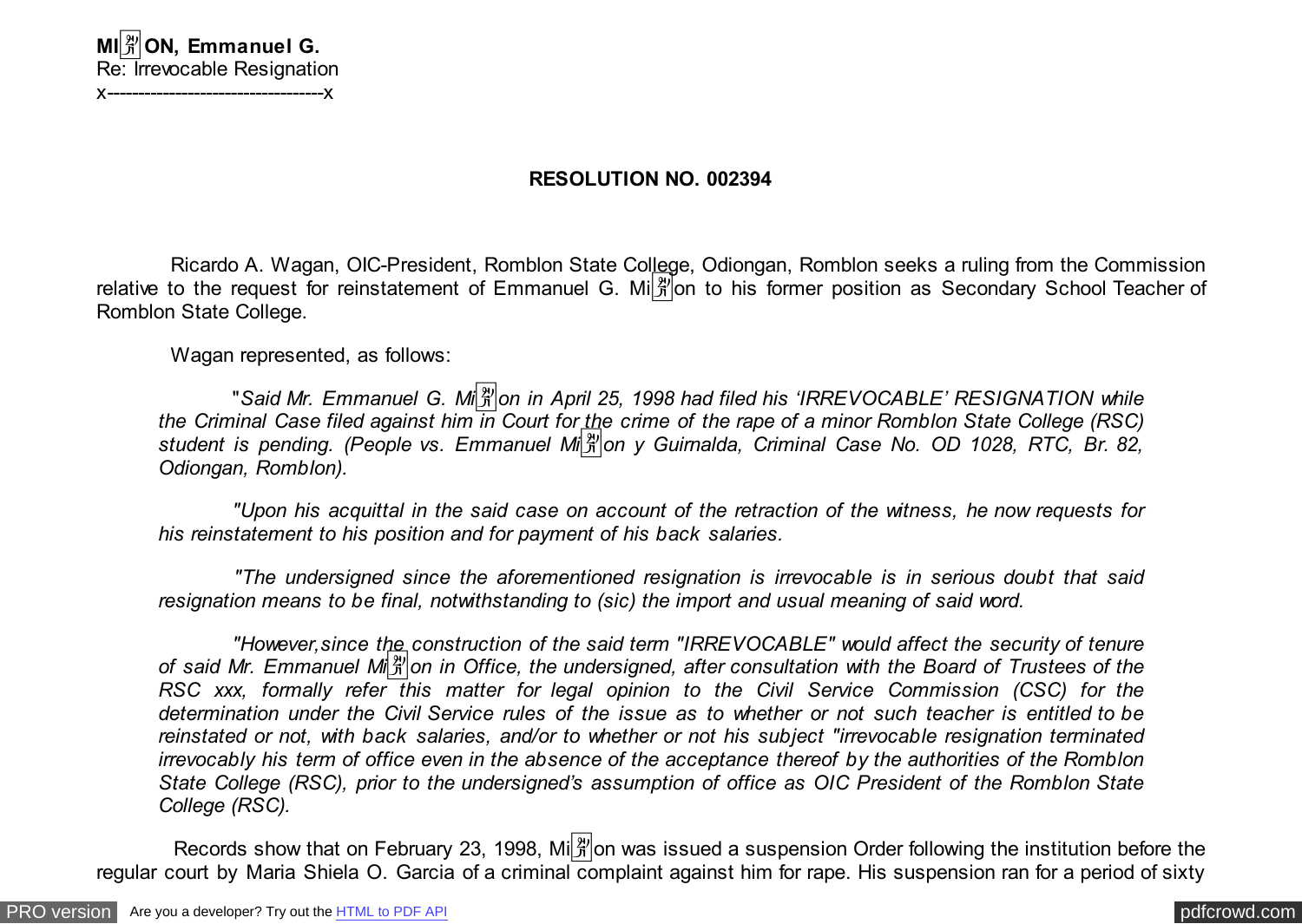(60) days reckoned from February 24, 1998.

After the expiry of his suspension, or on April 25, 1998, Mi $\frac{29}{10}$ on filed with the Romblon State College (RSC) his irrevocable resignation effective on even date. Said letter reads:

 *"April 25, 1998*

*"PROF. VICTORINO L. AGUILA President Romblon State College Odiongan, Romblon*

*"Sir:*

 *"May I have the honor to file my IRREVOCABLE RESIGNATION as Secondary School Teacher of the Romblon State College effective today, April 25, 1998.*

*"x x x ."*

On April 30, 1998, Mi $\frac{29}{3}$ on likewise notified the Civil Service Commission, Regional Office No. IV, Quezon City, through then Director IV Elmer Bartolata, relative to his resignation from the said College. The Commission noted that  $\text{Mil}^{\frac{20}{10}}$  on has a pending administrative case with CSCRO No. IV, Quezon City,

Thereafter, Mi $\frac{[3]}{3}$ on no longer reported to work. On December 22, 1998, Mi $\frac{[3]}{3}$ on wrote the Romblon State College requesting for his reinstatement and payment of salaries and other benefits in view of the dismissal by the court of the criminal complaint on November 19, 1998.

Hence, the present request.

 After a circumspect examination of the documents obtaining on records, the Commission finds the request for reinstatement of Emmanuel G. Mi $\frac{29}{10}$  bereft of merit.

 *Rule XII, Section 1, CSC MC No. 40, s. 1998, as amended by CSC MC No. 15, s. 1999, mandates:*

 "*Sec. 1. Resignation. The following documents shall be submitted to the Commission for record purposes:*

*"a. The voluntary written notice of the employee informing the appointing authority that he is relinquishing his position and the efffectivity date of said resignation; and,*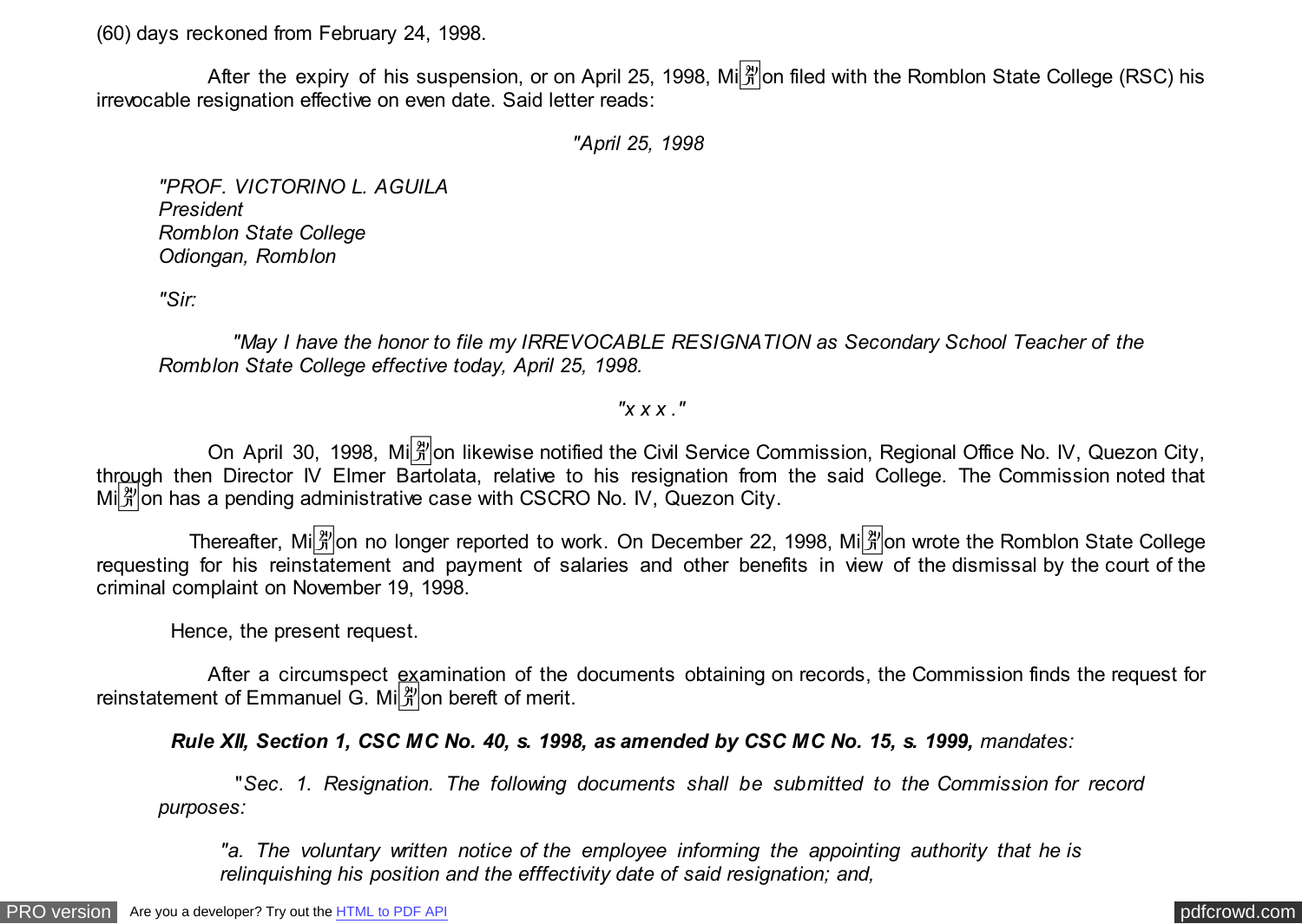*"b. The acceptance of resignation in writing by the agency head or appointing authority which shall indicate the date of effectivity of the resignation.*

 *"An officer or employee under investigation may be allowed to resign pending decision of his case without prejudice to the continuation of the proceedings until finally terminated."*

 It is explicit that resignation, as a mode of terminating the employee's official relations, is preconditioned on the (i)written notice of the concerned employee to sever his employment tie coupled with an act of relinquishing the office; and, (ii) acceptance by the appointing authority for which the employee shall have been properly notified. In the case of *Elisa O. Gamboa, et al. vs. Honorable Court of Appeals, et al., No. L-38068 dated September 30, 1981*, the Supreme Court thus ruled:

 *"xxx. To constitute a complete and operative resignation of public office, there must be an intention to relinquish a part of the term, accompanied by the act of relinquishment and a resignation implies an expression of the incumbent in some form, express or implied, of the intention to surrender, renounce, and relinquish the office and the acceptance by competent and lawful authority. In our jurisprudence, acceptance is necessary for resignation of a public officer to be operative and effective, otherwise the officer is subject to the penal provisions of Article 238 of the Revised Penal Code xxx.*

 *"Clearly, a public officer cannot abandon his office or position before his resignation is accepted but the incumbent official would not be in a position to determine the acceptance of his resignation unless he has been duly notified therefor. xxx"*

There is no dispute that Emmanuel G. Mi $\frac{[3]}{3!}$  on signified to then Romblon State College (RSC) President Professor Victorino L. Aguila his intention to relinquish his office effective April 25, 1998. He likewise made the same representations to the Civil Service Commission, Quezon City, through then Director Elmer Bartolata. Further, he no longer reported to work since then.

 However, the Commission noted that as admitted by the Romblon State College, the College failed to accept (in writing) the said resignation. The absence of acceptance, which is an indispensable requirement, indisputably makes Mi $\frac{20}{11}$  m/s resignation incomplete and ineffective in accord with the aforequoted rules and jurisprudence.

The foregoing notwithstanding,  $\text{Mi}[\frac{29}{3}]$ on cannot be restored back to his position as Secondary School Teacher as he completely divested himself of his title thereto. Notably, he allowed the period of eight (8) months to lapse without, at all, asserting his right to the said office. On this score, he is deemed to have relinquished his office through non-use. In the case of *Sangguniang Bayan of San Andres, Catanduanes vs.* **C***ourt of Appeals, et al., G.R. No. 118883, January 16, 1998*, the Supreme Court ruled: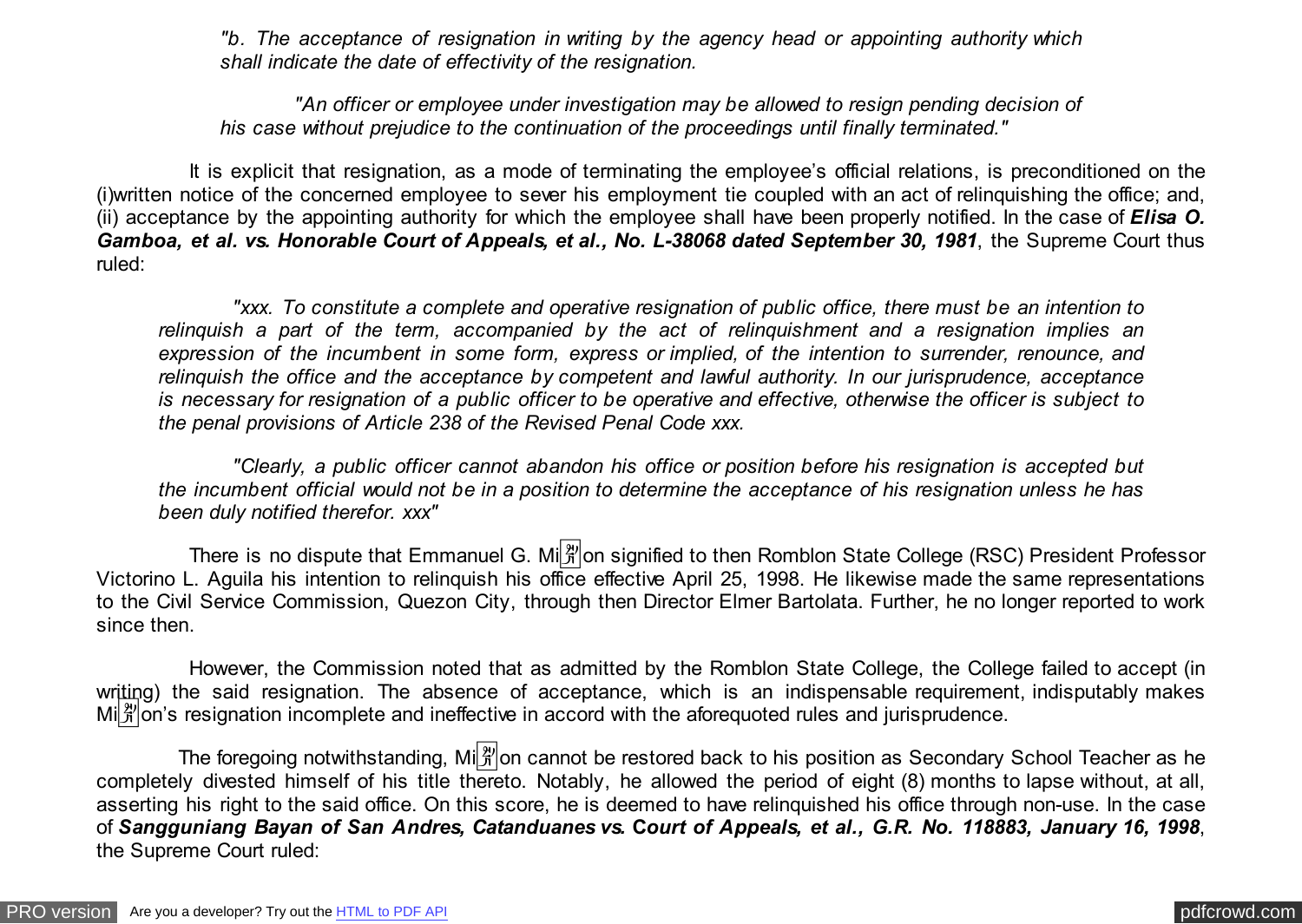*"Even if the resignation is not valid for absence of an acceptance by the proper authority, a public officer may be deemed to have relinquished his office due to his voluntary abandonment of said post.*

## *"x x x.*

 *"Abandonement of an office has been defined as the voluntary relinquishment of an office by the holder, with the intention of terminating his position and control thereof. Indeed, abandonment of office is a species of resignation; while resignation in general is a formal relinquishment through non-user. Non-user refers to a neglect to use a privilege or a right (Cyclopedic Law Dictionary, 3rd ed.) or to exercise an easement or an office (Black's Law Dictionary, 6th ed.)."*

WHEREFORE, the Commission resolves that Emmanuel G. Milet on can no longer be reinstated to his former position as Secondary School Teacher of Romblon State College, Odiongan, Romblon, without prejudice to re-application subject to Civil Service Law and Rules.

Quezon City, **OCT 18 2000**

## (SGD.) **CORAZON ALMA G. DE LEON** Chairman

O.B. **JOSE F. ERESTAIN, JR.** Commissioner

(SGD.) **J. WALDEMAR V. VALMORES** Commissioner

Attested by:

(SGD.) **ARIEL G. RONQUILLO**  Director III